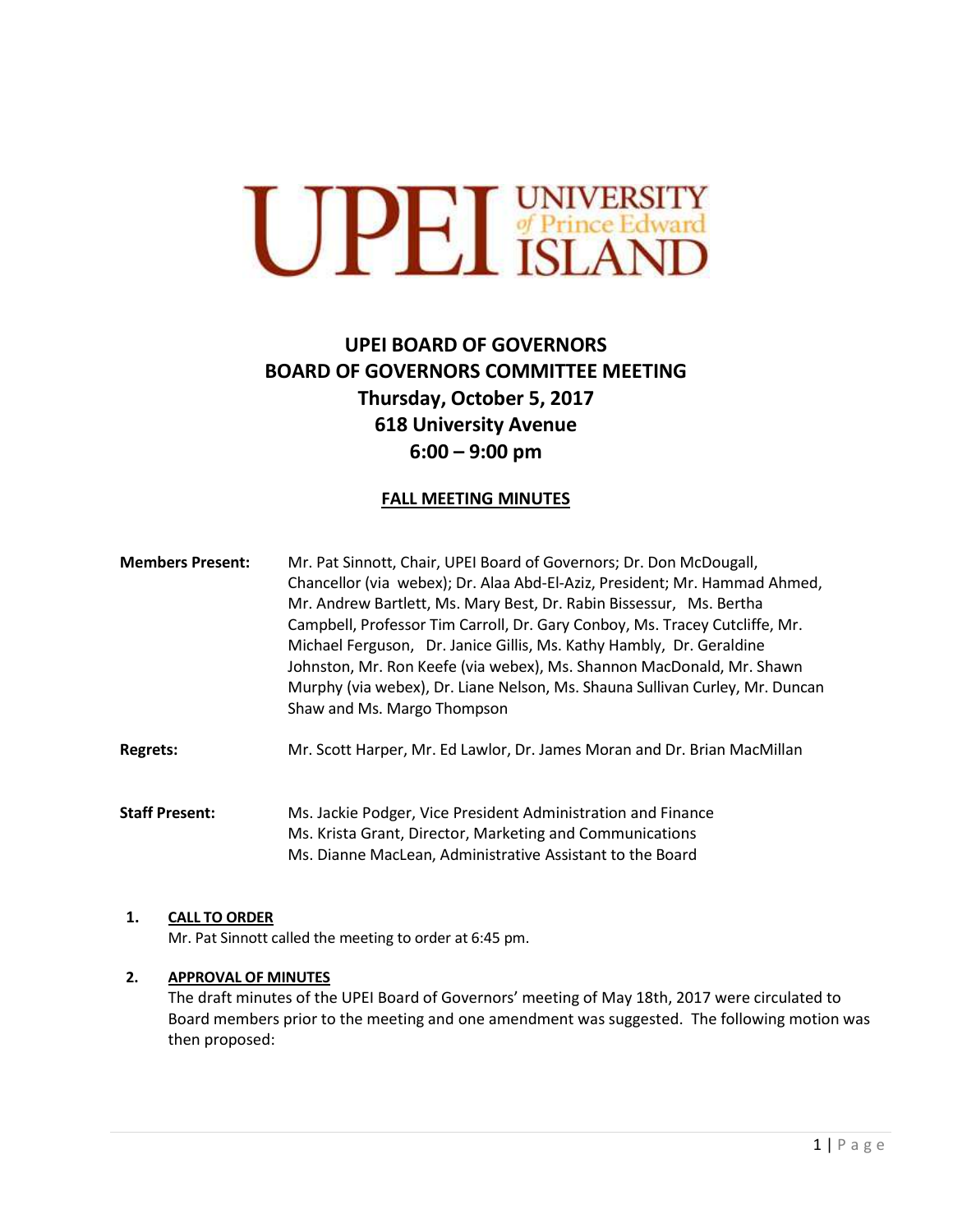**1) MOVED by Mr. Hammad Ahmed, SECONDED by Ms. Bertha Campbell, that the minutes of the May 18, 2017 meeting of the UPEI Board of Governors be approved as amended. CARRIED**

## **3. NOTIFICATION OF RESULTS OF THREE (3) E-VOTES**

- i) On June 6, 2017, an E-vote was carried out with the Board Human Resources Committee for two faculty appointments as noted below:
	- **Dr. Melanie Buote**, Department of Companion Animals, Faculty of Veterinary Medicine, probationary tenure-track appointment, Assistant Professor, step 6; effective July 1, 2017
	- **Dr. Yolanda Hood,** Robertson Library, probationary permanent-track appointment, Librarian III, step 4; effective August 1, 2017.

The Human Resources Committee reviewed, approved, and recommended that these two appointments be forwarded for Board approval. An E-vote was carried out with the entire Board on June  $12<sup>th</sup>$ , and members were asked to approve the following motion: (Four members did not vote.).

**"That the UPEI Board of Governors approves the appointment of Dr. Melanie Buote to the Department of Companion Animals, Faculty of Veterinary Medicine for a probationary tenure-track appointment, Assistant Professor, step 6, effective July 1, 2017; and Dr. Yolanda Hood to the Robertson Library for a probationary permanenttrack appointment, Librarian III, step 4, effective August 1, 2017.** 

Twenty-one of the 25 members responded in favour of this appointment. (Four Board members did not vote.)

ii) On June  $8<sup>th</sup>$ , 2017, an E-vote was carried out with the Board Property and Asset Committee to approve reconstruction of two parking lots as well as entrances to the Veterinary Teaching Hospital and the entrance from University Avenue to the McDougall Hall parking lot at a cost of \$2.3M. All committee members approved this e-vote and it was then forwarded to the Board Finance and Audit Committee on June  $12<sup>th</sup>$  for its approval. Six out of the seven committee members approved this e-vote as well and recommended it be sent off to the Board of Governors for final approval. (One member did not vote.)

On June  $14<sup>th</sup>$ , Board members were sent an e-vote request which contained the following motion:

**"That the UPEI Board of Governors approves the parking lot reconstruction of Lot B and Lot F as well as the University Avenue entrance to McDougall Hall, and the entrance to the AVC Veterinary Teaching Hospital at the estimated cost of \$2.3 million dollars, as presented and as recommended by the Board Finance and Audit Committee and the Board Property and Asset Committee."**

Twenty-two of the 25 members responded in favor of this motion. (Three members did not vote).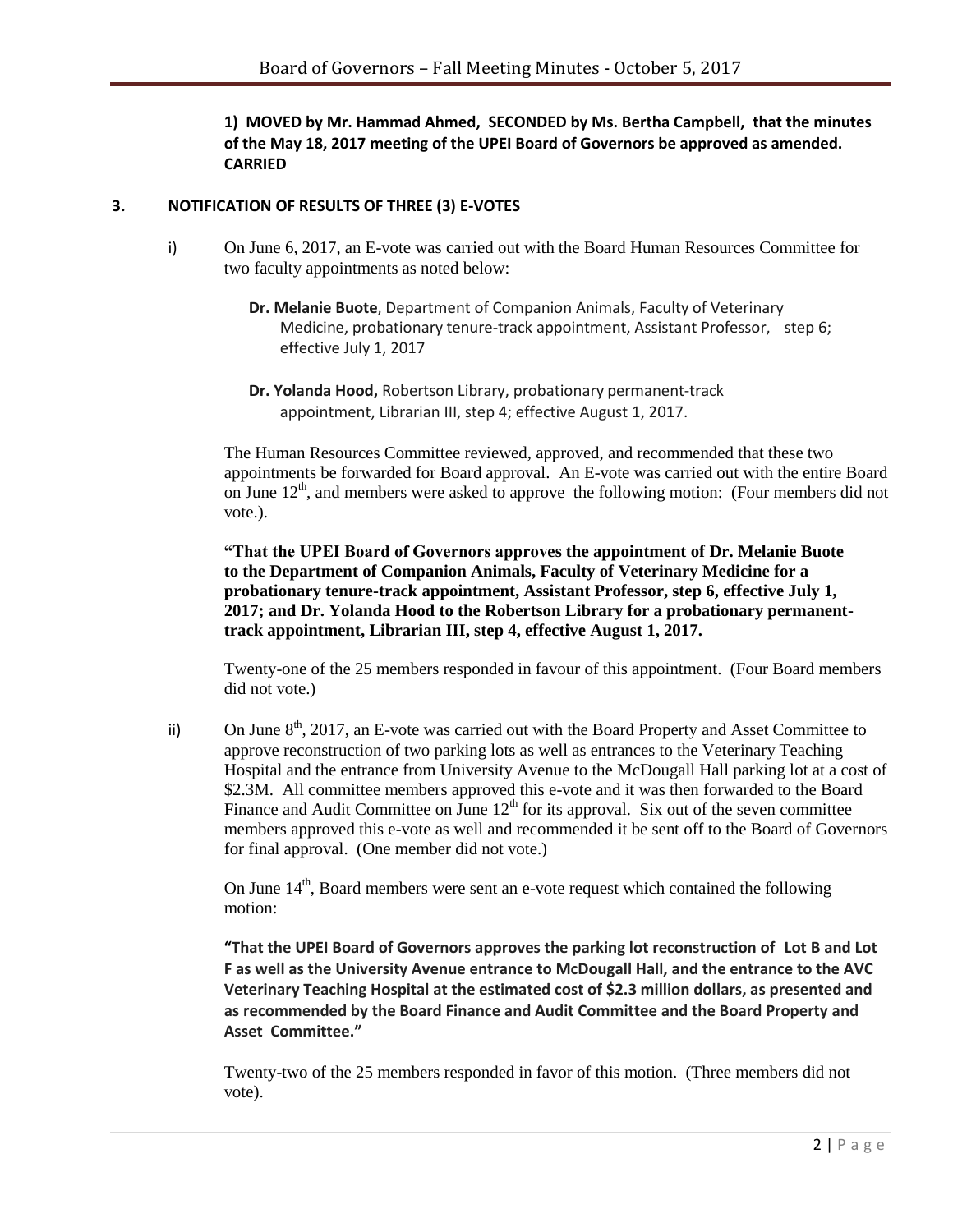iii) On July 18, 2017, an E-vote was carried out with the Board Human Resources Committee for two appointments - one faculty appointment and one librarian appointment, as noted below:

> **Dr. Hayden Woodley**, Faculty of Business, probationary tenure-track appointment, Assistant Professor, step 4; effective October 1, 2017

**Ms. Kimberly Mears, Robertson Library**, probationary permanent-track appointment, Librarian II, step 5; effective September 4, 2017.

The Human Resources Committee reviewed, approved, and recommended that these two appointments be forwarded for Board approval. An E-vote was carried out with the entire Board on July  $19<sup>th</sup>$ , and members were asked to approve the following motions:

**1) That the UPEI Board of Governors approves that Dr. Hayden Woodley, Faculty of Business, be appointed to a probationary tenure-track appointment, Assistant Professor, step 4; effective October 1, 2017, as recommended by the Human Resources Committee.**

**2) That the UPEI Board of Governors approves that Ms. Kimberly Mears, Robertson Library, be appointed to a probationary permanent-track appointment, Librarian II, step 5; effective September 4, 2017, as recommended by the Human Resources Committee.**

Twenty-three of the 26 members responded in favour of this appointment. (Three Board members did not vote.)

## **4. CHAIR'S REPORT**

Mr. Sinnott reported on a few of the functions which have occurred since the last Board meeting. He attended the UPEI Nursing Gala on June  $30<sup>th</sup>$  which celebrated 25 years of accomplishments of the Faculty of Nursing. The Board Orientation was held on September  $12^{th}$  and was well attended. Two meetings were held with the Bank of Canada regarding university programs and opportunities for students.

## **5. PRESIDENT'S REPORT**

President Abd-El-Aziz provided a written report which was circulated to Board members prior to the meeting. He spoke on the Centre of Climate Change and Adaptation and offered a power point presentation to Board members.

The President also noted that he met with the Enhanced Teaching and Learning Committee to ensure it was clear on the rationale for forming the committee. It is chaired by the Vice President Academic and Research, Dr. Robert Gilmour, and consists of seven faculty members and three students. Students would like to see their written comments on Student surveys being forwarded to Chairs and Deans. Mr. Ahmed stated that students hope the Committee meets more often in the future.

President Abd-El-Aziz also informed Board members on the status of enrollments and that the current head count is 4549 students, which is the highest in the history of UPEI. The President reported that a marketing plan has been in the works for the past 5-6 months –Island Vibe, Global Outlook – and it has just recently been rolled out.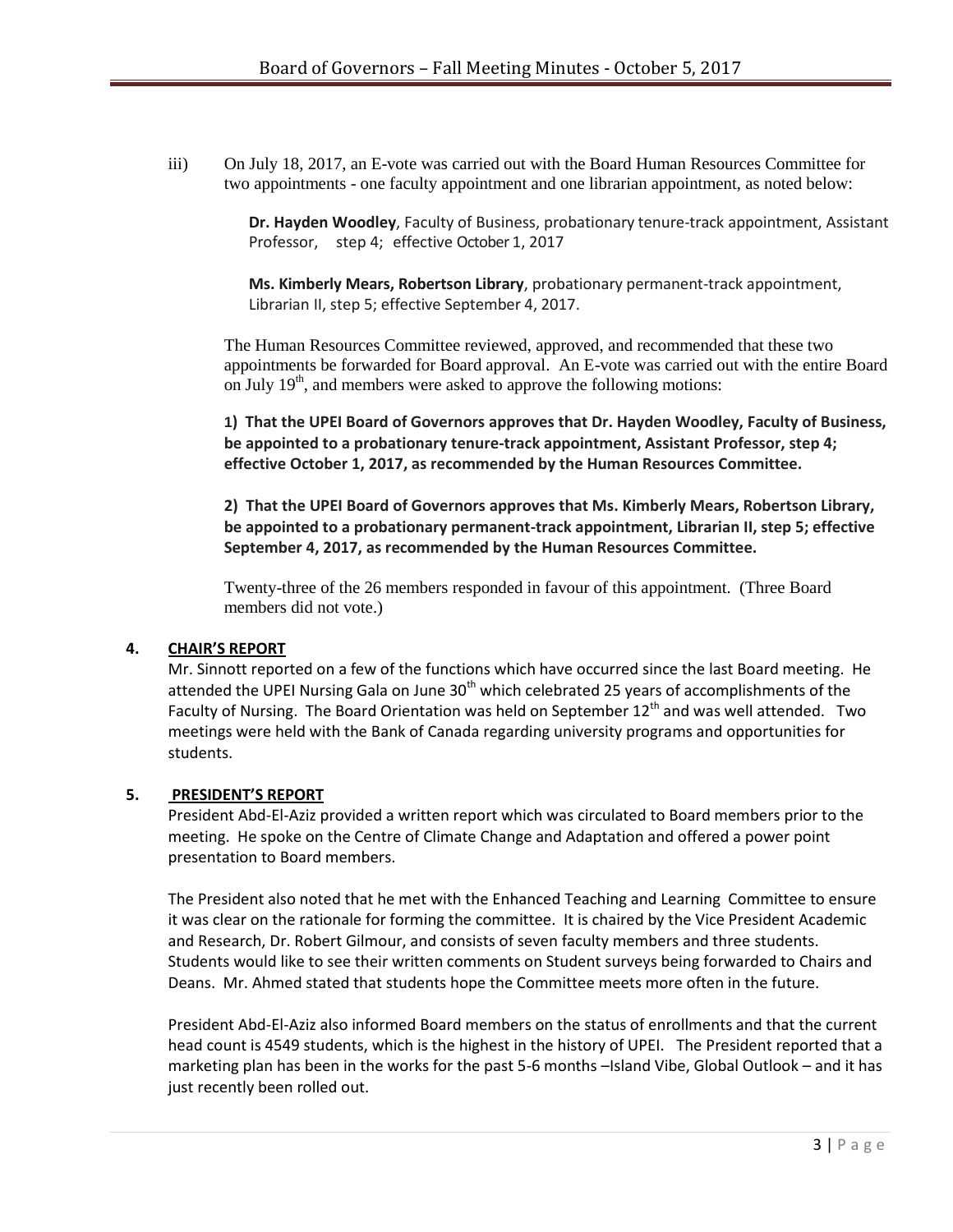The Engineering students were able to create a little wheelchair for a child in need. This is a fabulous "good news" story for the University. President Abd-El-Aziz informed Board members that the accreditation process has now been complete at AVC and we are waiting on the final report. The President gave credit to the Vice President Administration and Finance and the Facilities Management team for ensuring renovations were completed in time for the accreditation process.

President Abd-El-Aziz brought forward a concern that the Registrar had about application fees. It was suggested that application fees be the same across the board (except for AVC students) as this would provide a smoother application process. Therefore, the following motion was proposed:

## **2) MOVED by Ms. Tracey Cutcliffe, SECONDED by Ms. Margo Thompson, that the UPEI Board of Governors approves the application fee of \$50 for UPEI students and \$75 for AVC students. CARRIED**

## **6. STUDENT UNION REPORT**

Mr. Hammad Ahmed informed Board members that the Student Union is focusing on four main issues with government this year:

i) **Student Financial Aid** - moving from the George Coles Bursary which provides financial aid to all PEI Students regardless of need, to targeted financial aid for students that need it most allowing more access to postsecondary education;

ii) **Mental Health –** recommending that government invest in a per-student funding model dedicated to supporting the enhancement of mental health and wellness supports and initiatives for postsecondary students in PEI, and engage in active consultation and collaboration with students as it examines mental health services on its post-secondary campuses.

iii) **Lifelong Learning and Skills –**recommending government fund opportunities like co-ops and paid internships, and protecting students against unpaid internships.

iv) **Equity-Seeking Groups** –recommending that government establish a Reconciliation Fund dedicated to assisting the University in implementing the "Calls to Action" of the Truth and Reconciliation Commission as they relate to post-secondary education, recommending that in any and all efforts to support indigenous student on PEI, all decision making must be generated from within the First Nations communities.

Ms. Ahmed also reported on the New Student Orientation event which was a huge success. Project Beacon complaints are starting to subside. A student survey on this topic brought many issues to the surface and the Project Team worked directly with the students to alleviate most of these. Mr. Ahmed informed Board members that students are very frustrated with the Wi-Fi connection on campus. Students met with Dana Sanderson, CIO last year and were told that internet would be improved this year, but the student body doesn't see this improvement.

## **7. SENATE REPORT TO BOARD OF GOVERNORS**

Dr. Rabin Bissessur provided the Senate report to Board members. Discussions took place around storm closures and a new Storm closure procedural document is being created with a first draft being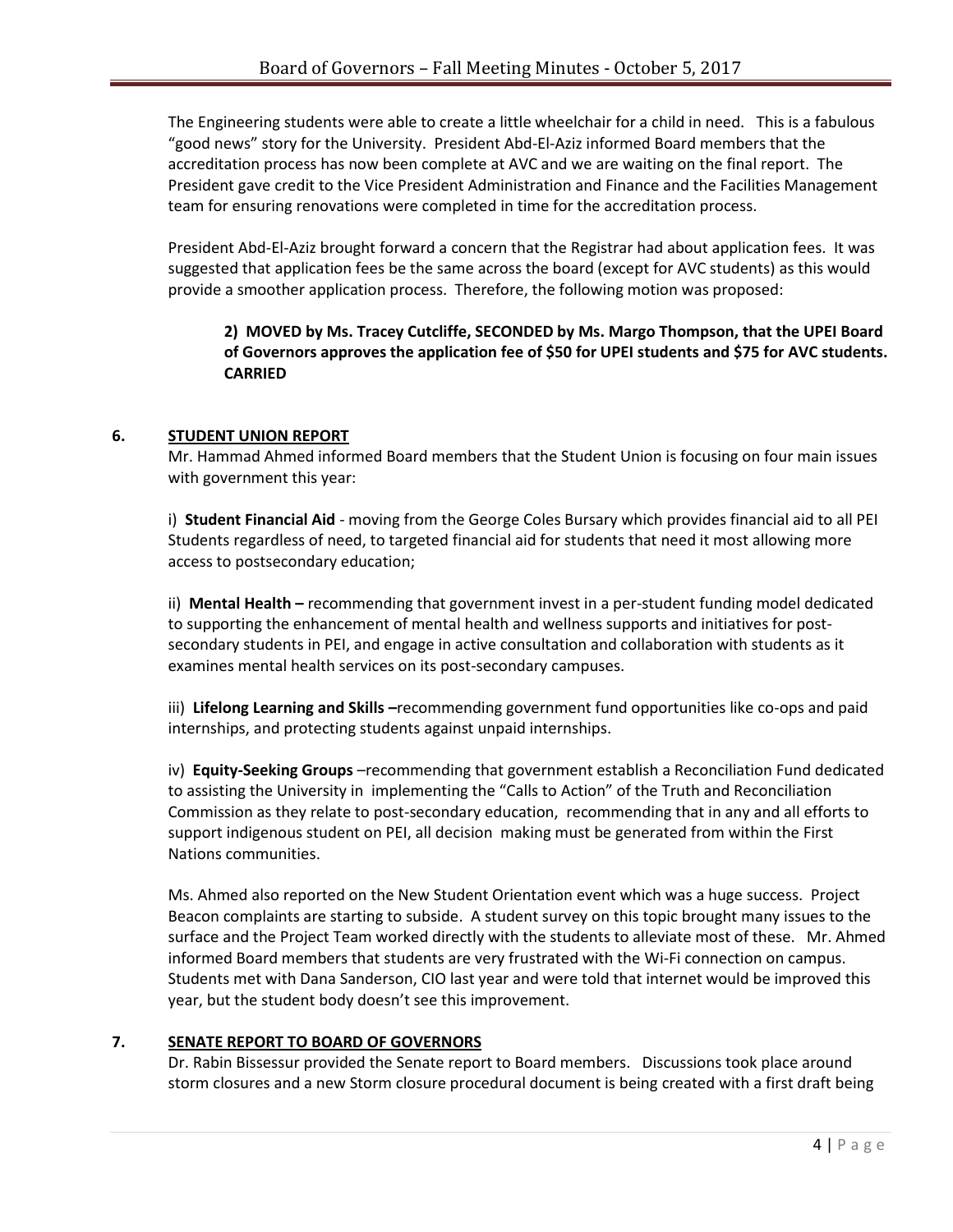circulated to Senators for the next meeting. The "terms of reference" of the Committee for Emerita(us) Status was updated, and a couple of minor housekeeping items were also discussed.

## **8. BOARD COMMITTEES**

**a) Property and Asset Committee Report:** Ms. Margo Thompson reported that this committee met twice in September. The paving project was completed and was done so under budget. An emergency exit to the Mount Edward Road was approved by the city, and will be used only when we need to get people off campus quickly in the case of an emergency. The Property and Asset Committee have approved a refresh of the Campus Master Plan. We were waiting until the completion of the Engineering building before pursuing this. On September 25<sup>th</sup>, the committee toured some of the buildings (Steele Building and Memorial Hall) that received renovations through the Strategic Infrastructure Funding. They also toured the Chaplaincy Centre which had recent upgrades and renovations. Dalton Hall is currently under construction and the Committee reviewed floor plans at a meeting on September  $15^{th}$ . The first set of plans showed a very enclosed layout, so the committee requested that these be returned to the architect to create a more open concept. Accessibility issues were discussed and the accessibility ramp will be located at the back of the building. Floor plans were altered and these were reviewed in detail with the architect at the meeting on September 25<sup>th</sup>. These changes did not affect the tender process, and these floor plans were circulated to Board members prior to the meeting. At this point, Duncan Shaw recused himself and left the room. Ms. Thompson proposed the following motion:

## **3) MOVED by Ms. Margo Thompson, SECONDED by Professor Tim Carroll that the UPEI Board of Governors approves the floor plan design for Dalton Hall as presented and as recommended by the Board Property and Asset Committee. CARRIED**

**b) Finance and Audit Committee Report**: Mr. Ron Keefe informed Board members that the Finance and Audit Committee met on September 26<sup>th</sup> and reviewed the UPEI Consolidated Financial Statements and the UPEI Pension Plan Statements in detail with the external auditors from Grant Thornton. The auditors indicated that they were very satisfied with the draft statements. Mr. Keefe also reported that Project Beacon is a major project of interest for this Committee. Timelines have been delayed and there are some been some identified risks, so the Committee felt it best to have a special meeting to devote extra time on these issues. This meeting is planned for October 26<sup>th</sup>. We will also be reviewing the internal audit report on Campus Security at this meeting as we ran out of time at the last meeting. Mr. Keefe noted that there is still some minor wording left to complete on the Pension Fund agreement. At this point, Mr. Duncan Shaw recused himself from the next topic and left the room.

A memo was circulated to Board members for approval to fund the Dalton Hall Construction Project, and the following motion was proposed:

**4) MOVED by Ms. Margo Thompson, SECONDED by Ms. Mary Best that the UPEI Board of Governors authorizes the expenditure of \$5,241,264 to complete the Dalton Hall Construction Project and the reallocation of savings from previously approved funding for parking lot reconstruction to cover the increased costs of the Dalton Hall Project. CARRIED**